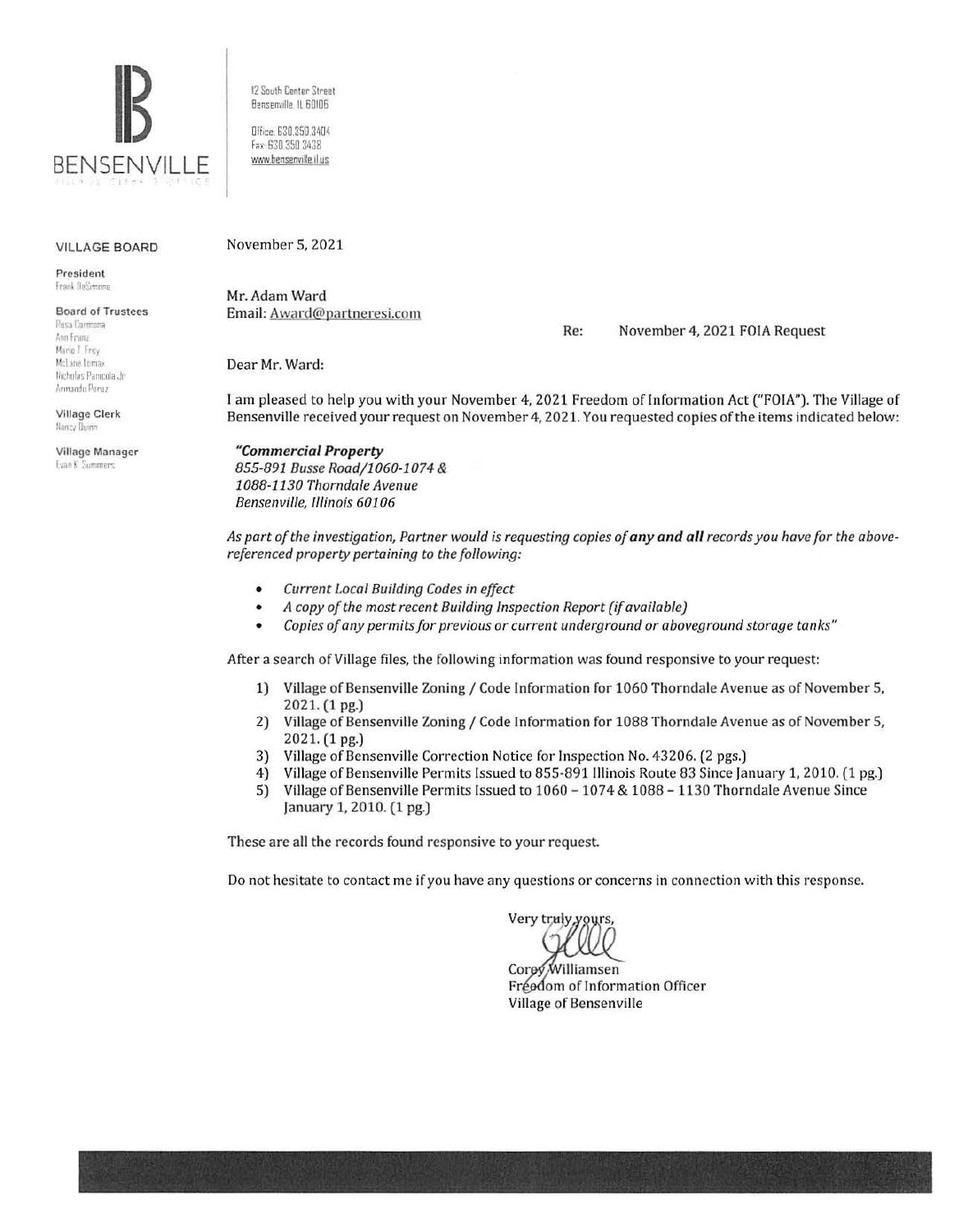

Zoning Information

# **ZONING INFORMATION**

# ZONED

 $I-2$ 

## **ZONING DESCRIPTION**

**General Industrial District** 

## **VIEW THE VILLAGE CODE**

https://codelibrary.amlegal.com/codes/bensenvilleil/latest/overview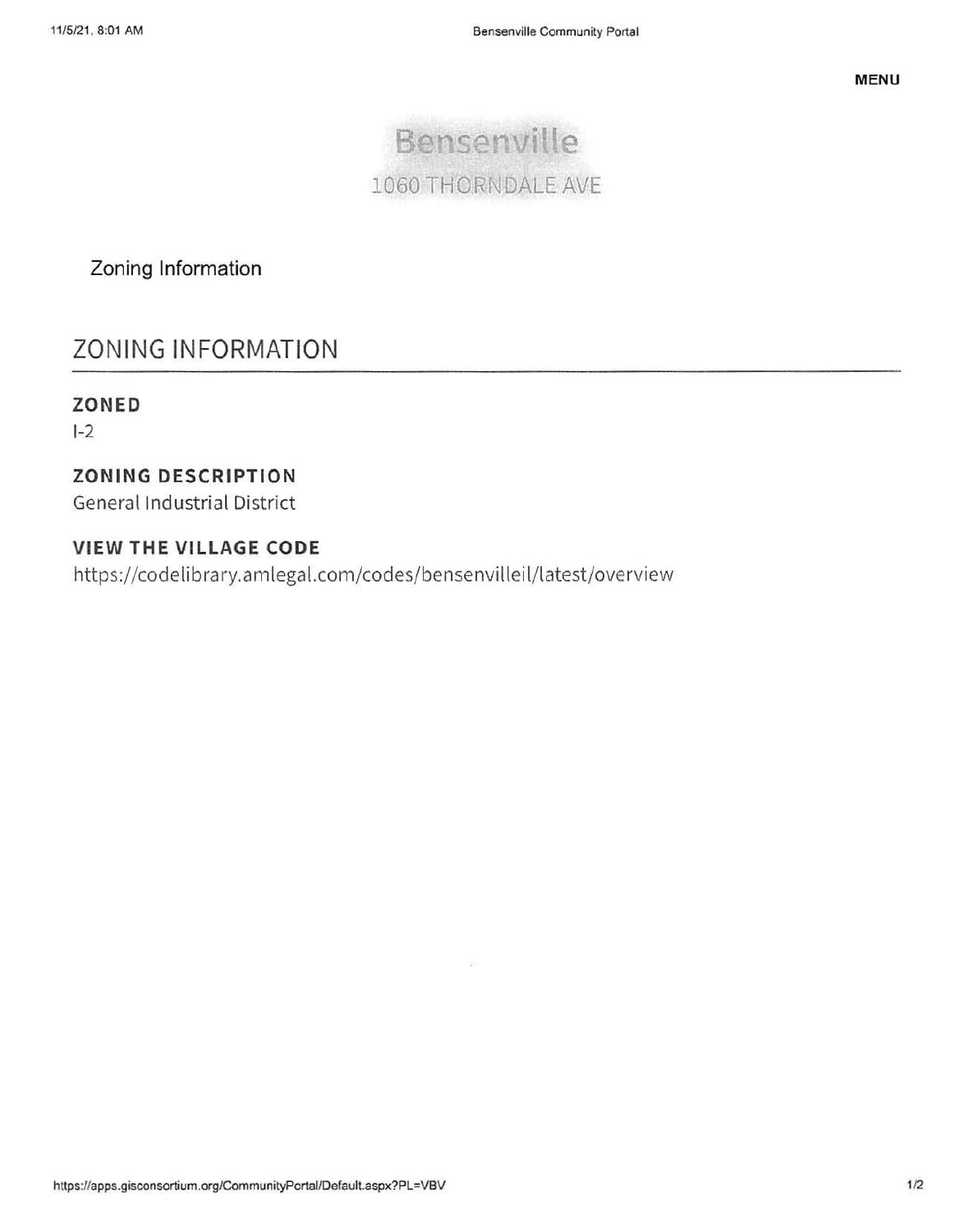

Zoning Information

# **ZONING INFORMATION**

## ZONED

 $1-2$ 

# **ZONING DESCRIPTION**

**General Industrial District** 

## **VIEW THE VILLAGE CODE**

https://codelibrary.amlegal.com/codes/bensenvilleil/latest/overview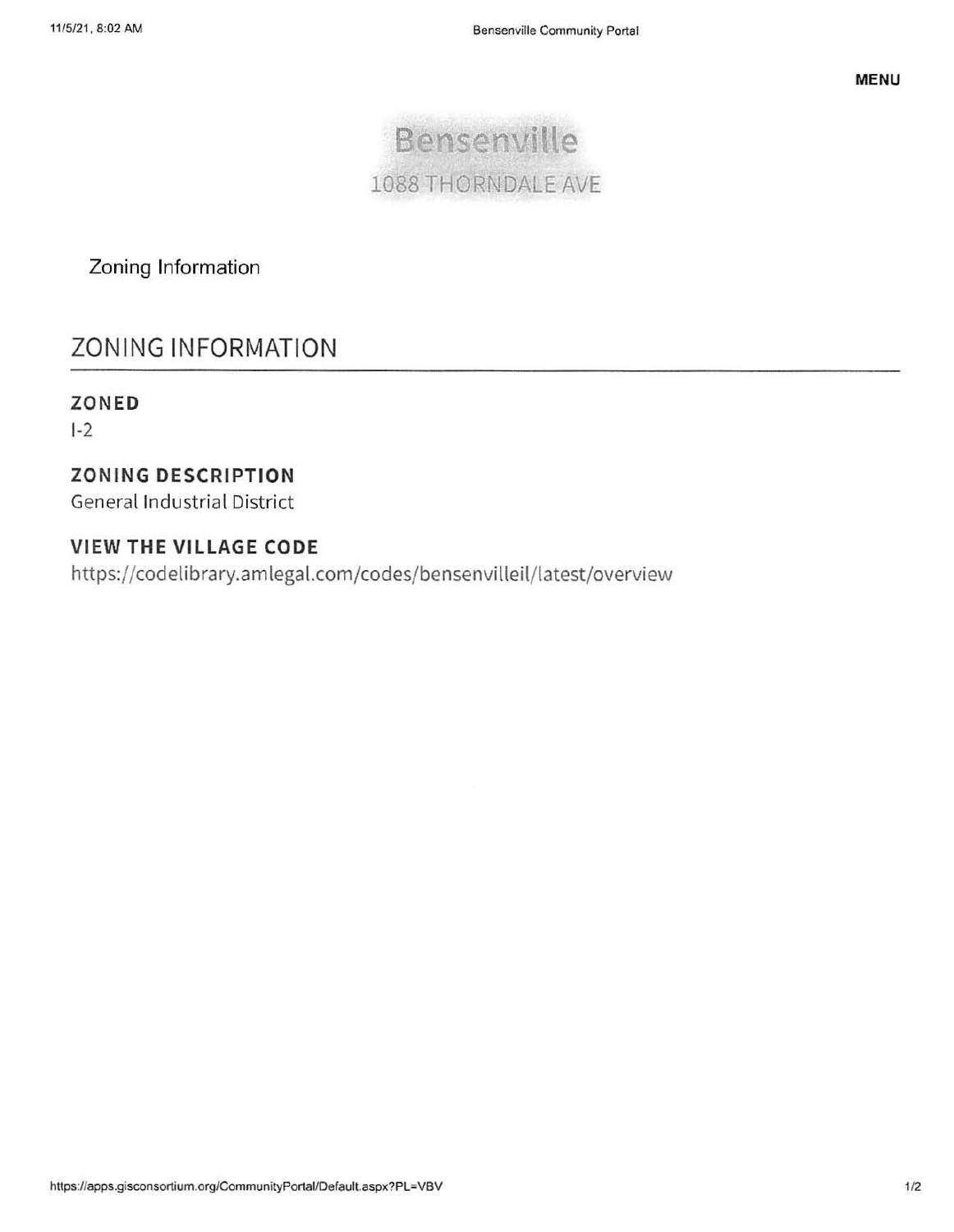

## **VILLAGE OF BENSENVILLE**

INSPECTIONAL SERVICES 12 South Center Bensenville, IL 60106 630-350-3413 fax:630-350-3449

#### Type of Inspection: NON-RESIDENTIAL INSPECTION

#### **CORRECTION NOTICE**

| Address: 881 IL RT 83       | Unit: |                                          |
|-----------------------------|-------|------------------------------------------|
| Business name:: LECIP, INC. |       | Phone: 312-626-2525                      |
| Business Owner: LECIP, INC. |       | Address: 881 IL ROUTE 83 BENSENVILLE, IL |
| Inspection Date: 5/23/2016  |       | Inspector: TOM KNIGHT                    |

| Checklist # | Violation                          | Violation comment                                                                               |
|-------------|------------------------------------|-------------------------------------------------------------------------------------------------|
| 120N        | <b>BREAKER LOCKS</b>               | Provide breaker locks to the circuits that serve the Fire Alarm                                 |
|             |                                    | Control Panel, EXIT lights and emergency lights.                                                |
| 160C        | <b>EXIT LIGHT(s)</b>               | Repair/replace EXIT lights (throughout). 90-minute battery back-up<br>required.                 |
| 160D        | <b>EMERGENCY LIGHT(s)</b>          | Repair/replace emergency lights. 90-minute battery back-up<br>required.                         |
| 160E        | <b>EXIT/EMERGENCY LIGHTING</b>     | Test all EXIT/EM lights out of reach of the inspector.                                          |
|             |                                    | Repair/replace as needed. 90-minute battery back-up required.                                   |
| 180B        | <b>EXTINGUISHERS - ANNUALLY</b>    | Fire extinguishers require annual testing/inspection. Provide<br>current inspection tags.       |
| 180D        | FIRE ALARM SYSTEM - ANNUALLY       | The fire alarm system requires annual testing/inspection. Provide<br>current inspection report. |
| 180F        | SPRINKLER SYSTEM - ANNUALLY        | The sprinkler system requires annual testing/inspection. Provide<br>current inspection report.  |
| 180G        | <b>BACK FLOW DEVICE - ANNUALLY</b> | The backflow device requires annual testing/inspection. Provide<br>current test report.         |
| 190K        | NEED CORRECT KEYS IN KEY BOX       | Provide master entry key for keybox. Contact Inspector Tom<br>Knight for installation.          |

#### Additional Remarks/Comments:

Reinspection 43598 created on 05/23/2016 by 6523tkni

THOSE ITEMS LISTED ABOVE ARE VIOLATIONS OF BENSENVILLE'S ADOPTED VILLAGE CODE AND/OR PROPERTY MAINTENANCE CODE. THIS IS YOUR WRITTEN "CORRECTION NOTICE". FAILURE TO CORRECT THE ABOVE LISTED VIOLATIONS WITHIN THE PRESCRIBED TIME CAN RESULT IN A FINE OF UP TO \$750 PER VIOLATION, PER DAY.

You are hereby notified to remedy the conditions as stated above within 30 days from the date of this order. Appeal from this order may be made within 20 days from the above date of service. Direct such appeal for a hearing before the Bensenville Board of Appeals in writing through the Director of lnspectional Services, 12 South Center.

Neither this inspection nor any Certificate of Occupancy issued by the Village of Bensenville shall be considered a complete list of Code or Municipal Ordinances. Our inspection can be substantially limited by access available and stored Items or furniture. Some occupancies may require inspections to be completed on individual systems such as heating appliances, roofing, structure or fire protection systems. If you have questions about this inspection, please call 630-350-3448.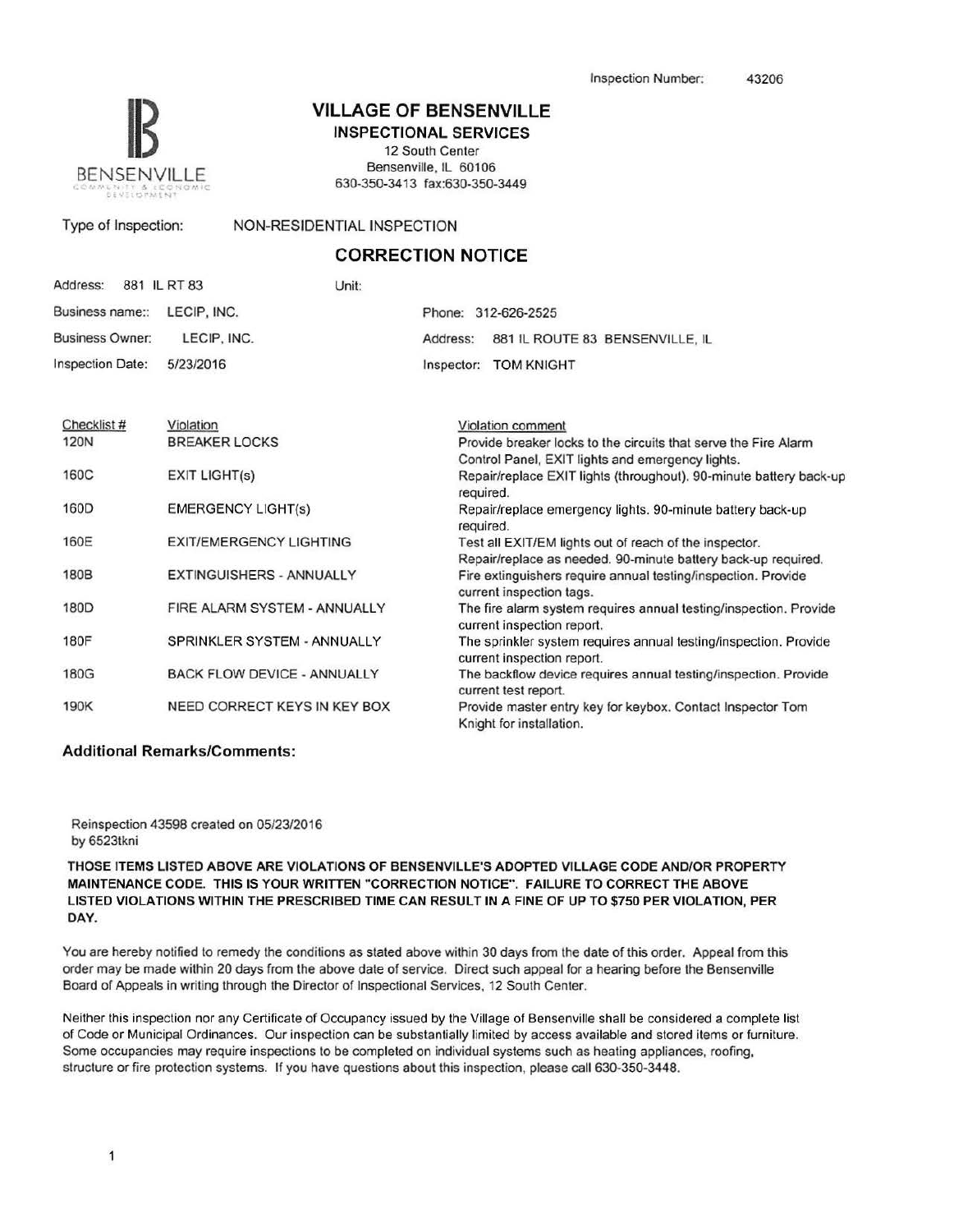

### VILLAGE OF BENSENVILLE

INSPECTIONAL SERVICES 12 South Center

Bensenville, IL 60106 630-350-341 3 fax:630-350-3449

| Type of Inspection:                   | NON-RESIDENTIAL INSPECTION                  |
|---------------------------------------|---------------------------------------------|
|                                       | <b>CORRECTION NOTICE</b>                    |
| Address: 881 IL RT 83                 | Unit:                                       |
| Business name:: LECIP, INC.           | Phone: 312-626-2525                         |
| <b>Business Owner:</b><br>LECIP. INC. | 881 IL ROUTE 83 BENSENVILLE, IL<br>Address: |

Inspection Date: 5/23/2016 Inspector: TOM KNIGHT

DISCLAIMER: The Village of Bensenville does not warrant the condition of any property inspected and disclaims all liability for any claims arising out of the property or condition thereof.

Linda Rozanski via email at Irozanski@lecipinc.com;<br>Thereca Mehoverth via email at thereca mehoverth@zill

Tom Knight

Copy of this report received by/mailed to:

Inspector: Date:

May 23. 2016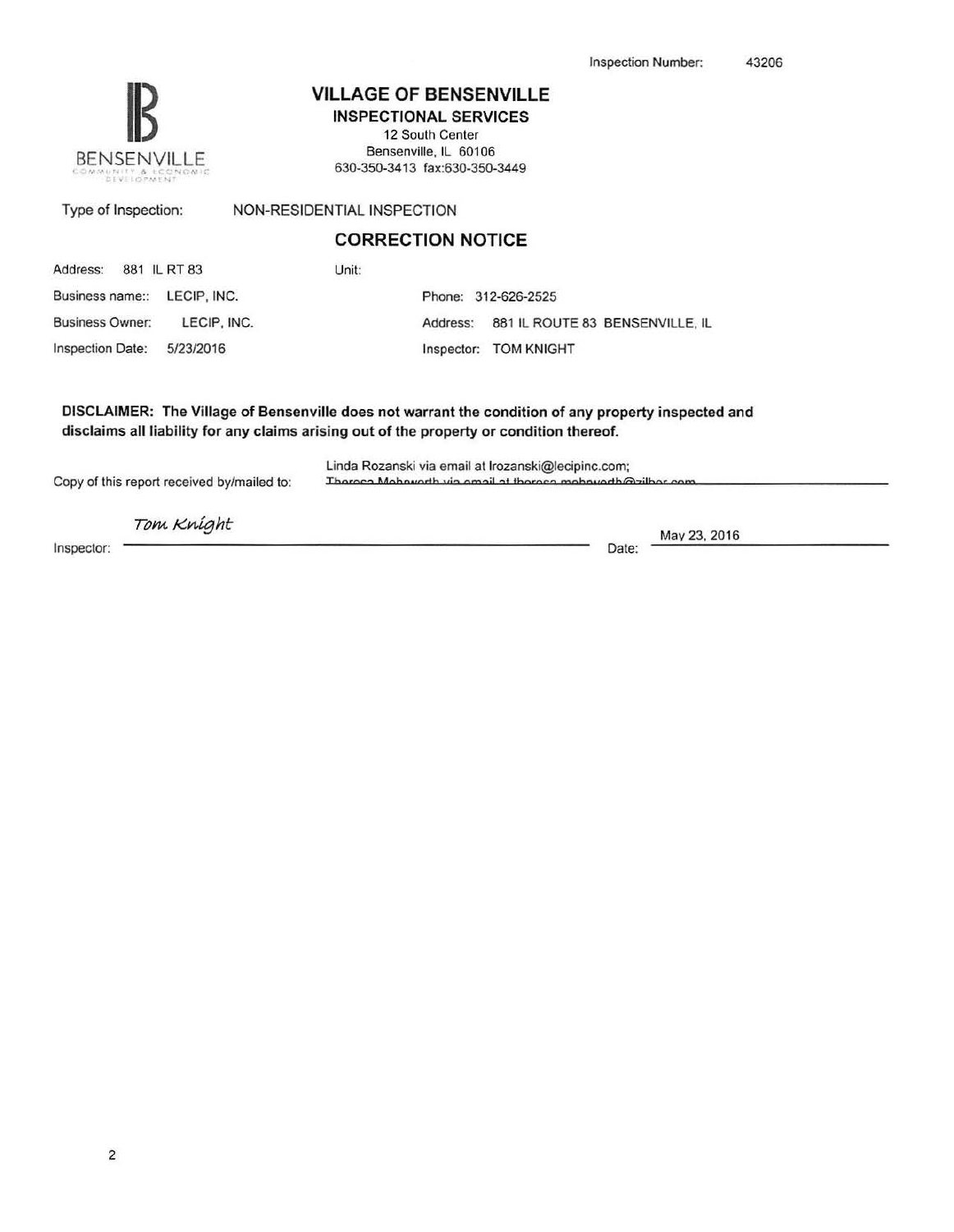| Location              | <b>Municipality</b> | <b>App Status</b> | <b>User Status</b>         | <b>Application Recv'd</b> | <b>Project/Activity Desc Line 2</b> |
|-----------------------|---------------------|-------------------|----------------------------|---------------------------|-------------------------------------|
| 855 NORTH IL ROUTE 83 | BENSENVILLE         | <b>ACTIVE</b>     | <b>FINALED</b>             | 09/27/2018                | <b>MONUMENT SIGNS</b>               |
| 855 NORTH IL ROUTE 83 | <b>BENSENVILLE</b>  | EXPIRED           | <b>CLOSED BY INSPECTOR</b> | 09/14/2012                | <b>SPRINKLERS</b>                   |
| 855 NORTH IL ROUTE 83 | BENSENVILLE         | EXPIRED           | <b>CLOSED BY INSPECTOR</b> | 09/14/2012                | <b>FA SYSTEM</b>                    |
| 855 NORTH IL ROUTE 83 | BENSENVILLE         | EXPIRED           | <b>CLOSED BY INSPECTOR</b> | 10/01/2012                | <b>OFFICE CUBICLES</b>              |
| 855 NORTH IL ROUTE 83 | BENSENVILLE         | EXPIRED           | <b>CLOSED BY INSPECTOR</b> | 08/29/2012                | ASPHALT PAVING                      |
| 855 NORTH IL ROUTE 83 | <b>BENSENVILLE</b>  | EXPIRED           | <b>CLOSED BY INSPECTOR</b> | 07/30/2012                | <b>ALTERATION</b>                   |
| 855 NORTH IL ROUTE 83 | BENSENVILLE         | <b>ACTIVE</b>     | FINALED                    | 10/15/2013                | <b>WALL SIGN</b>                    |
| 871 NORTH IL ROUTE 83 | BENSENVILLE         | <b>ACTIVE</b>     | <b>FINALED</b>             | 02/21/2014                | OFFICE BUILD OUT                    |
| 871 NORTH IL ROUTE 83 | <b>BENSENVILLE</b>  | <b>ACTIVE</b>     | <b>FINALED</b>             | 03/06/2014                | <b>FIRE ALARM</b>                   |
| 871 NORTH IL ROUTE 83 | <b>BENSENVILLE</b>  | <b>ACTIVE</b>     | <b>CLOSED BY INSPECTOR</b> | 03/15/2017                | TWO TEMPORARY REAL ESTATE SIGNS     |
| 881 NORTH IL ROUTE 83 | BENSENVILLE         | <b>EXPIRED</b>    | <b>FINALED</b>             | 05/11/2016                | <b>SECURITY SYSTEM</b>              |
| 881 NORTH IL ROUTE 83 | <b>BENSENVILLE</b>  | <b>ACTIVE</b>     | <b>ACTIVE</b>              | 08/01/2019                | PARKING LOT REPAIRS                 |
| 881 NORTH IL ROUTE 83 | BENSENVILLE         | <b>WITHDRAWN</b>  | CANCELLED                  | 10/26/2015                | <b>INTERIOR IMPROVEMENT</b>         |
| 881 NORTH IL ROUTE 83 | BENSENVILLE         | <b>COMPLETE</b>   | <b>FINALED</b>             | 12/08/2015                | INTERIOR IMPROVEMENT                |
| 881 NORTH IL ROUTE 83 | <b>BENSENVILLE</b>  | <b>ACTIVE</b>     | <b>FINALED</b>             | 09/11/2015                | R/R STAIR                           |